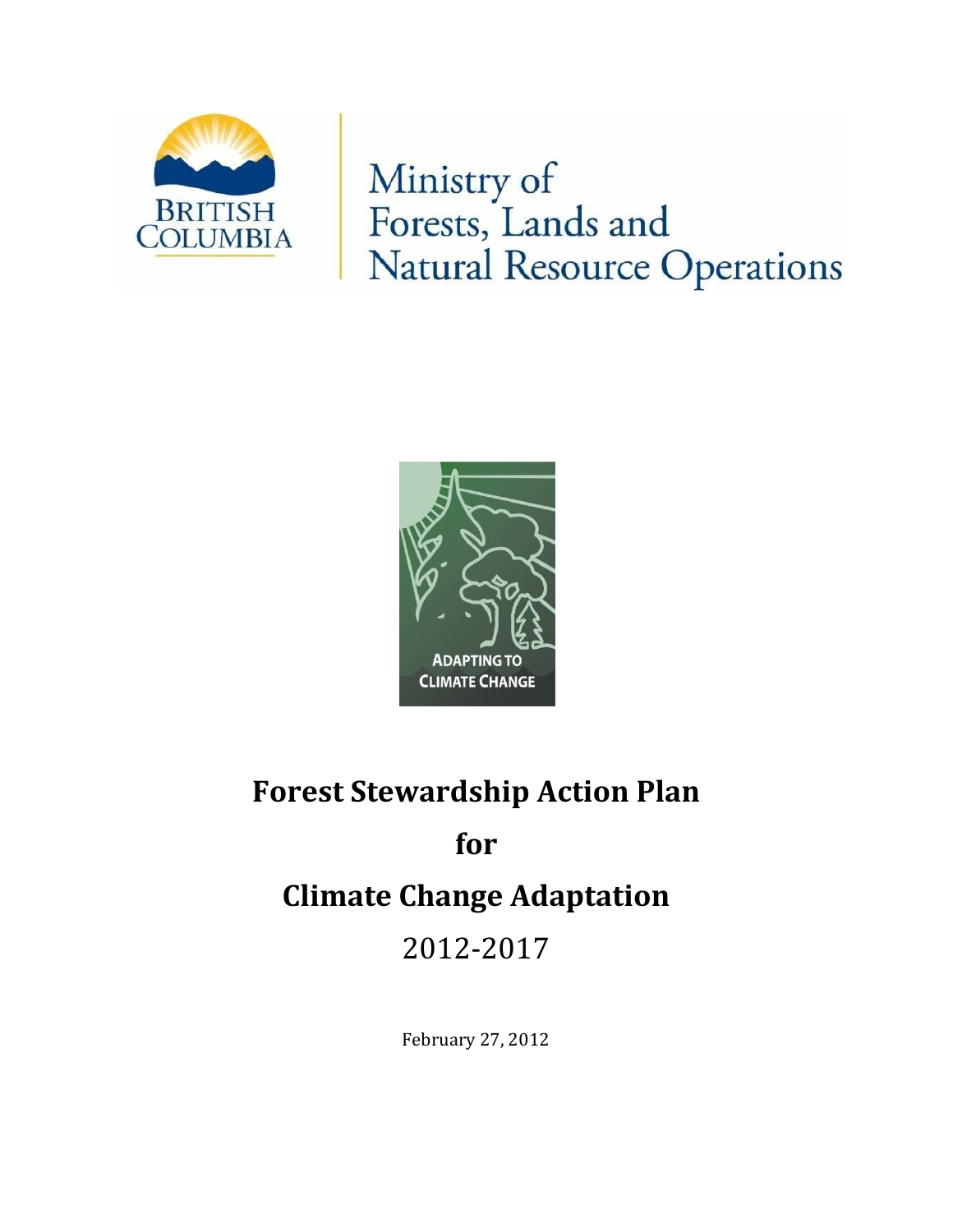# Forest Stewardship Action Plan for Climate Change Adaptation  $2012 - 2017$

# **Table of Contents**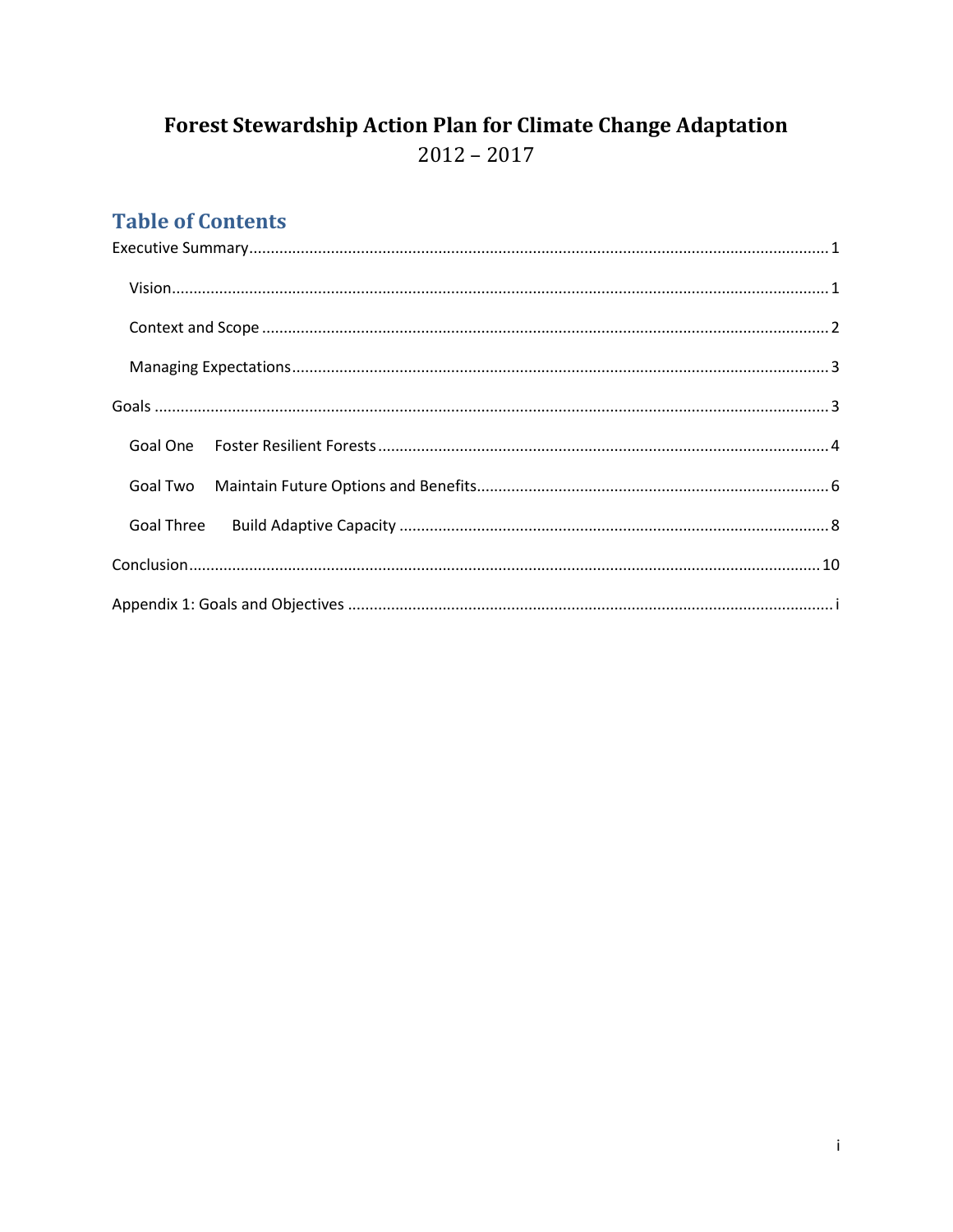# <span id="page-2-0"></span>**Executive Summary**

<span id="page-2-1"></span>British Columbia's over-arching [Climate Change Adaptation Strategy](http://www.env.gov.bc.ca/cas/adaptation/strategy.html) calls upon government to:

- 1. *Build a strong foundation of knowledge and tools to help public and private decision-makers across B.C. prepare for a changing climate;*
- *2. Make adaptation a part of B.C. Government's business, ensuring that climate change impacts are considered in planning and decision-making across government; and,*
- 3. *Assess risks and implement priority adaptation actions in key climate sensitive sectors.*

This action plan by BC Ministry of Forests, Lands and Natural Resource Operations aligns with that strategy and signals an important new vision and policy direction for adaptation within the sphere of forest management in British Columbia. The vision and direction can be stated as:

#### *Vision*

| <b>Vision for BC's Forests</b> | BC's forests provide a broad suite of goods and services that benefit society<br>now and in a changing climate. |  |
|--------------------------------|-----------------------------------------------------------------------------------------------------------------|--|
|                                |                                                                                                                 |  |
| <b>Management Goal</b>         | By 2017 BC's forest management policy framework will fully account for a                                        |  |
|                                | changing climate.                                                                                               |  |

The vision links our goals with broader socio-economic objectives, including healthy forest ecosystems, a sustainable renewable resource for future generations, and jobs for British Columbians across all regions of province.

This action plan sets up a basic structural model for adapting BC's forest management practices to foster resilient forests in a changing climate. By focussing first on a broad umbrella of resilient forests, many other values will be maintained and enhanced. However, additional attention will be necessary to address adaptation for other values where there are gaps. This action plan is designed to be modular, in that various components can be fit into the structure as science, tools, and policy evolve. Adapting to climate change is a long term proposition that will gradually become business as usual. This action plan will take some time to unfold in its entirety; hence it includes both short and longer term actions. It sets some clear goal posts to guide the process but also recognizes the need to provide some flexibility to account for uncertainties associated with impacts from climate change.

This action plan sends a signal to BC forest managers that the Province is moving to incorporate adaptation to climate change into forest stewardship practices, and that BC's forest policy and practices will henceforth seek to improve the ability of our forests to withstand the full amplitude of climate change and variability.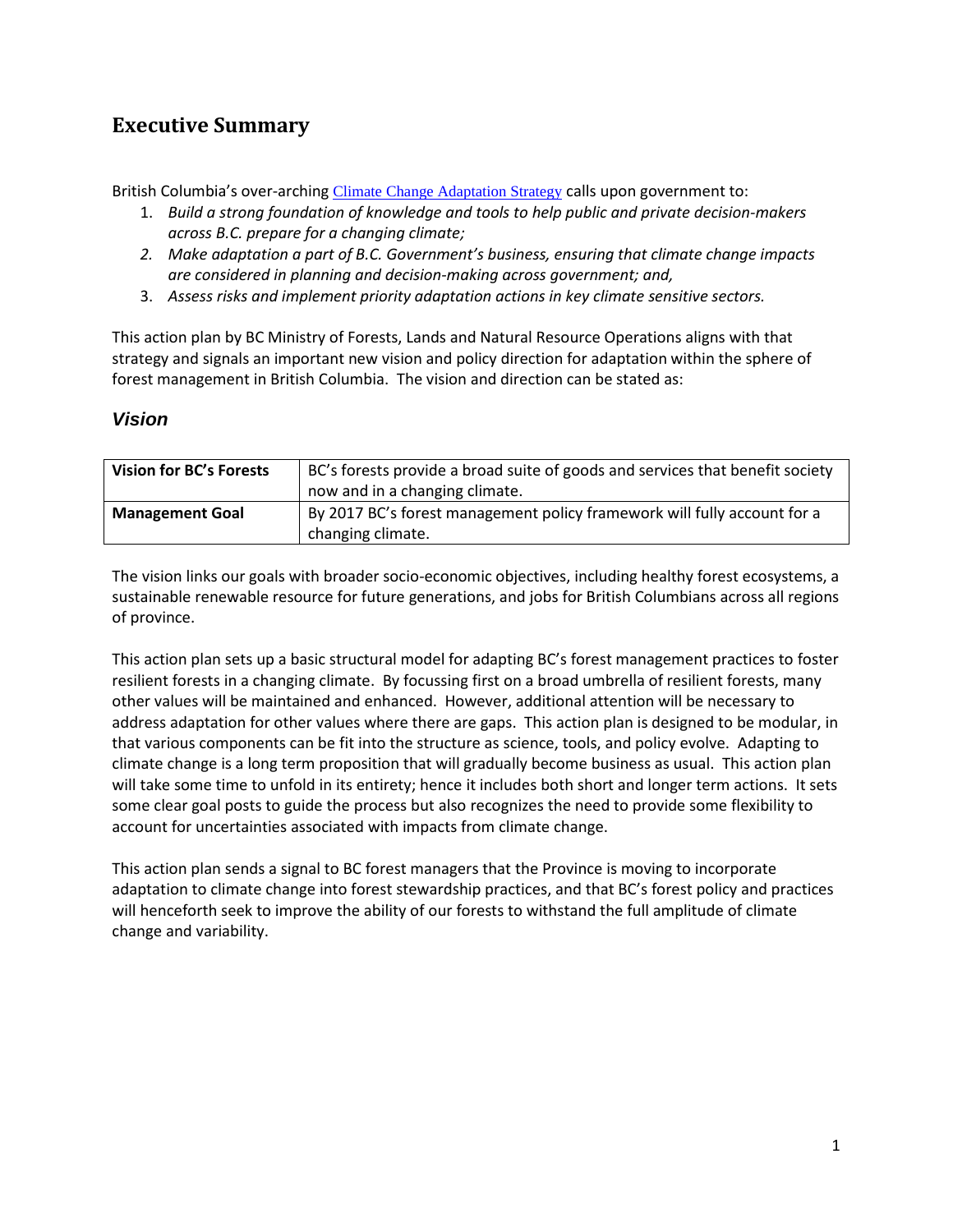# **Introduction**

Forest management in British Columbia is poised to reduce risks and take advantage of many opportunities to adapt to a changing climate. This Action Plan speaks to how we apply climate change information to our forest practices so that BC continues to have resilient<sup>1</sup>, diverse, healthy and productive forest ecosystems. These forest ecosystems help support a strong economy, communities and families, and a multitude of other values.

This 2012-2017 Action Plan describes the Ministry of Forests, Lands, and Natural Resource Operations Stewardship Division and Tenures, Competitiveness and Innovation Division, and Wildfire Management Branch responses to adapt to the impacts of a changing climate on British Columbia's forests, particularly on the timber harvesting landbase. This action plan sets out a new and emerging policy direction and framework for which new policies, guidance and tools will be developed to support forest managers and decision makers in adapting their practices over the next five years and beyond. This document outlines the three goals and key actions for which strategies, plans and activities will be developed both now and as new science, knowledge, and decision support tools become available.

## <span id="page-3-0"></span>*Context and Scope*

 $\overline{\phantom{a}}$ 

This action plan arises in the context of a review of FRPA, BC's forest practices policy framework, for its ability to maintain forest ecosystems that are resilient to climate change. Finding few barriers and requirements for resilience in the legislation and regulations, we looked for what the opportunities were. Through a series of four workshops held around BC. Participants included operational people from government, industry and BC Timber Sales. The most promising opportunities were identified as:

- 1. Setting goalposts and providing clear direction for adapting to a changing climate
- 2. Developing broad scale forest management plans or silviculture strategies that are informed by climate change to guide operational planning
- 3. Reforestation with a broader mix of species adapted to a changing climate. (See actions under Goal 1)
- 4. Improving monitoring to support ecosystem resilience goals and objectives

Of these, setting goalposts and developing broad scale strategies were identified as immediate actions that can be taken, along with providing knowledge and tools; and initiating actions in multiple spheres.

Participants also identified **pivotal issues** that would need to be addressed in order for BC's forest adaptation actions to succeed. They are:

- 1) Strategic planning: setting direction and objectives, and linking all resource values sustainably over the long term (Action under Goal 2)
- 2) Address cost and risk (Action through TSA strategies Goal 2)
- 3) Reconcile timber supply implications (Action under Goal 2)
- 4) Improve capacity (Action under Goal 3)
- 5) Monitoring to support the strategic framework (Action under Goal 3 and develop an annual reporting mechanism for the goals).

 $1$  Managing for resilience entails practices that maintain or enhance the ability of ecosystems to cope with change. (Campbell et al 2009)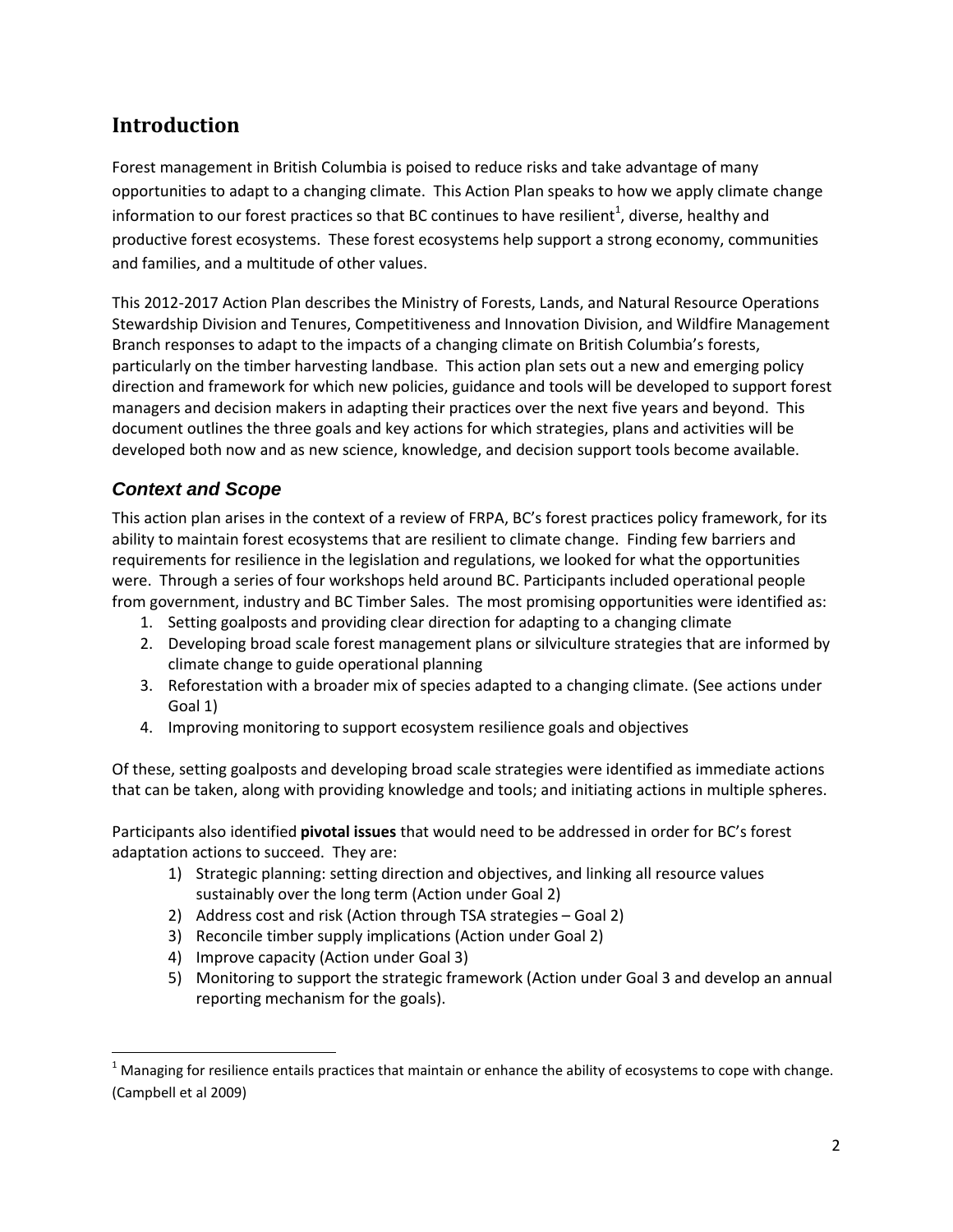**Related Issues** were those deemed to be out of scope of the FRPA policy assessment, but identified by participants as being of fundamental importance our ability to adapt. They are:

- Don't look at FRPA in isolation: broaden the review to consider all FRPA values, other administrative elements and the entire land base
- Volume based tenure provides no opportunity or incentive to manage for the entire rotation
- Fuel and fire concerns

Related issues will be brought forward to Executive for consideration.

#### <span id="page-4-0"></span>*Managing Expectations*

This initiative began with an assessment of BC's *Forest and Range Practices Act* and regulatory framework to see whether this framework enabled those management practices that are aligned with resilient forest ecosystems in a changing climate. It went on to identify the most promising opportunities from an operational perspective. Recent organizational changes have combined responsibilities for forest with those for other resources such as mining under one umbrella ministry, the Ministry of Forests, Lands and Natural Resource Operations. This action plan speaks to adaptation actions for BC's managed forest (not including parks and conservation areas). Further work will be necessary to address aspects such as forage, water, and the broader resource stewardship arena.

This is a big undertaking and we can only do so much at once. Hence the decision was to be strategic, setting in place the key structural elements such as goals and objectives, while creating a modular structure that could be populated as the science and tools become available. The intention is to focus first on the near term items that are achievable, and build the mid- and long term components as science, knowledge and tools evolve. In this way, we can set realistic timelines and priorities based on risk/vulnerability, and over the longer term manage for a range of acceptable outcomes to deal with uncertainty.

# <span id="page-4-1"></span>**Goals**

The conceptual framework provided in the Discussion Paper and workshop materials included five goals. As a result of considerable overlap between them, for the purposes of this action plan they have been merged into three. The goals and objectives are:

| <b>Goal One</b>   | <b>Foster Resilient Forests</b>             |                                                     |  |  |  |  |  |
|-------------------|---------------------------------------------|-----------------------------------------------------|--|--|--|--|--|
|                   | Objective 1.1                               | Anticipate and manage for a changing climate        |  |  |  |  |  |
|                   | Objective 1.2                               | Maintain and enhance diversity                      |  |  |  |  |  |
| <b>Goal Two</b>   | <b>Maintain Future Options and Benefits</b> |                                                     |  |  |  |  |  |
|                   | Objective 2.1                               | Manage and protect resources and values             |  |  |  |  |  |
|                   | Objective 2.2                               | Manage risks and capture opportunities              |  |  |  |  |  |
| <b>Goal Three</b> | <b>Build Adaptive Capacity</b>              |                                                     |  |  |  |  |  |
|                   | Objective 3.1                               | Develop adaptation information, knowledge and tools |  |  |  |  |  |
|                   | Objective 3.2                               | Increase extension and collaboration                |  |  |  |  |  |
|                   | Objective 3.3                               | Ensure guidance and coordination.                   |  |  |  |  |  |
|                   |                                             |                                                     |  |  |  |  |  |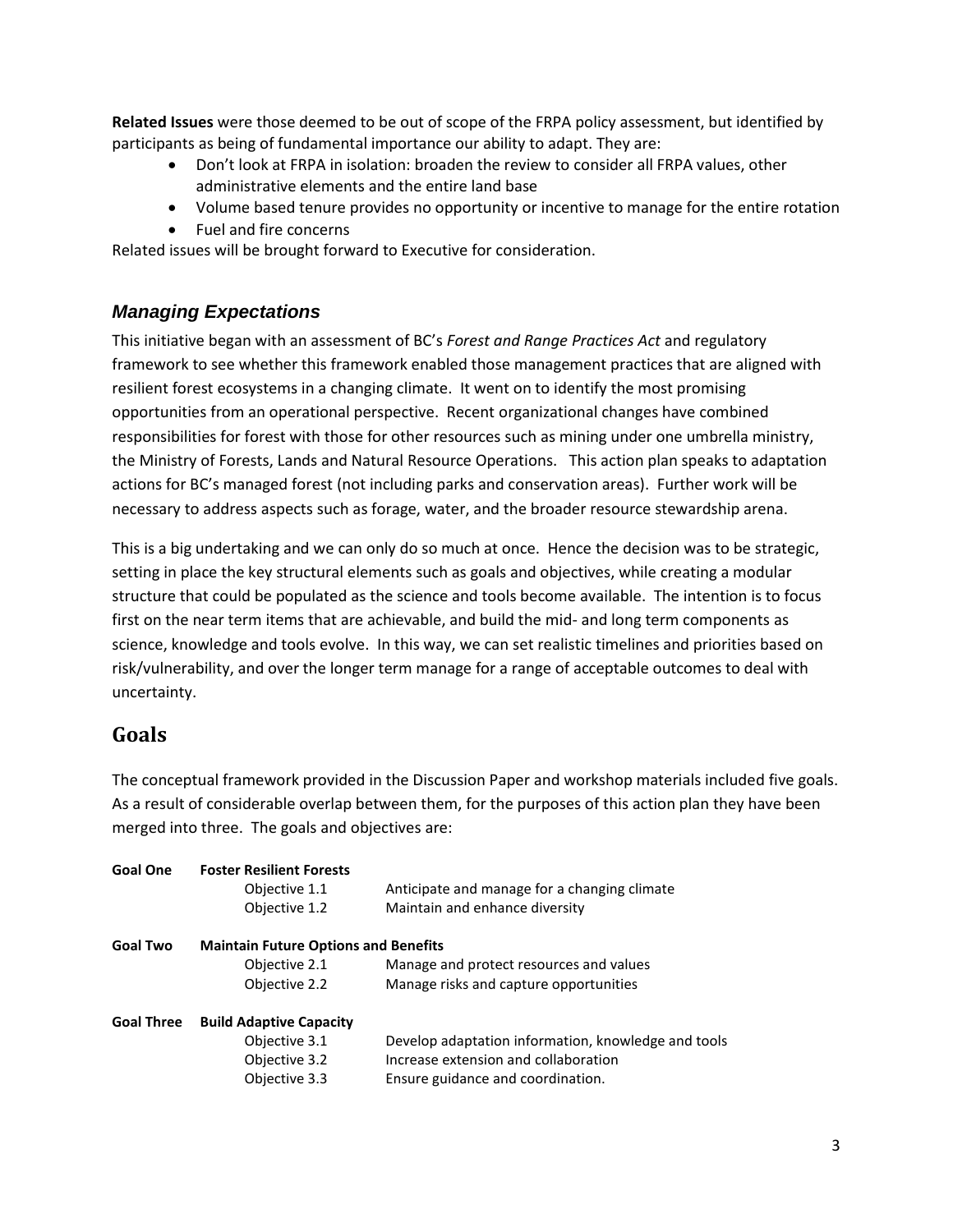In support of these goals and objectives are a set of sub-objectives that individually and collectively will lead toward resilient forests (see Appendix 1).

This conceptual framework is modular in design: additional objectives, actions and business areas can be introduced as the science and analysis work matures. The high level goals and objectives will not change each year. However the Actions are expected to be reviewed and updated periodically where necessary and incorporated into annual Service Plans and/or business plans.

## <span id="page-5-0"></span>*Goal One Foster Resilient Forests*

Actions under Goal 1 address one of the two main threats to resilient forests: the prospect of trees becoming poorly adapted to their changing environment.

# **Objective 1.1 Anticipate and manage for a changing climate:**

Managed forest ecosystems that are suited to a changing climate. The desired outcome is managed forest ecosystems that are healthy, productive and resilient to a changing climate.

# **Actions**

#### 2012-2013

1. **Climate Based Seed Transfer:** Prepare a project charter and plan for development of a Climate-Based Seed Transfer (CBST) system. This work will provide direction and guidance on the phased approach for development of a foundation to adjust BC's forest regeneration framework (integrating silviculture and seed use) to be appropriate for a changing climate.

#### Three to Five Years

- a) Complete an analysis of business requirements and information management needs for a climate-based forest regeneration decision support system. Investigate the potential for integration of platforms for climate-based seed transfer, reforestation, stocking standards and forest health based on existing frameworks (such as the Biogeoclimatic Ecosystem Classification system) in conjunction with a standard suite of climate models, scenarios, and assumptions to define the range of potential futures and forest regeneration options for management over space and time.
- b) Implement the climate-based seed transfer strategy and plan(s) for transitioning over to a fully integrated climate-based forest regeneration decision support system within the next five to ten years.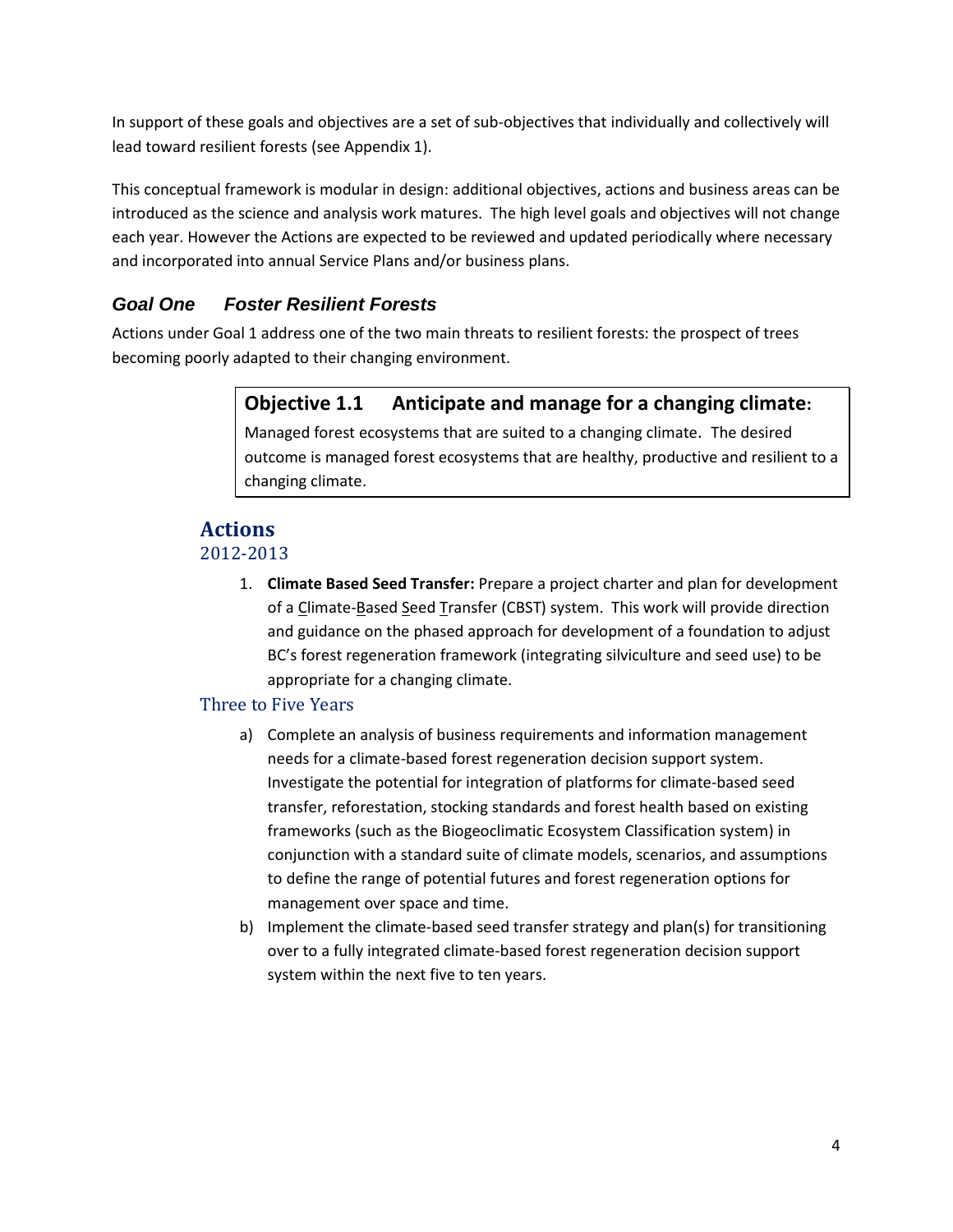# **Objective 1.2 Maintain and Enhance Diversity: Complex<sup>2</sup> and** diverse<sup>3</sup> forest ecosystems and landscapes that are resilient to impacts of climate change and other stressors.

# **Actions**

#### 2012-2013

2. Develop communicate and implement Chief Forester Policy on tree species diversity objectives. Work with the Tree Species Selection project to communicate diversity objectives and status reports on our current diversity levels. Include tree species diversity objectives and forest health strategies in TSA level strategies. Clarify the types and measures for diversity that are desired. Show leadership in Ministry operations by incorporating diversity objectives into all areas where the Ministry has leverage (e.g., Forests for Tomorrow (FFT), small scale salvage areas under section 46 of the *Forest Planning and Practices Regulation*, etc.). Set diversity targets in for small scale salvage and FFT areas. (See also Action 5)

# **Actions**

<span id="page-6-0"></span> $\overline{a}$ 

#### Three to Five Years

- c) **Assess the mid and long term timber supply impacts and opportunities**  associated with adaptation actions, including, e.g. assisted migration and changes in tree species diversity and stocking densities.
- d) **Assess socio-economic costs and benefits** of increased tree species diversity and complementary silviculture practices for an array of forest values. Consider how to measure ecological costs and benefits, for example by developing monitoring and modelling approaches to evaluate the success of enhanced diversity on increased forest resilience.

 $2$  Complexity and diversity at multiple scales are both important aspects of resilient forest ecosystems. Complexity refers to complex interactions between multiple components with potentially non-linear feedback loops, open boundaries, ecological memory, and multiple scales of organization.

 $3$  Diversity refers to variety in structure, composition and function across levels of ecological organization. Diversity can be of many types, for example diversity in tree species within a stand, diversity of genetic stock or provenance, **or** diversity of ages within a stand or across a landscape.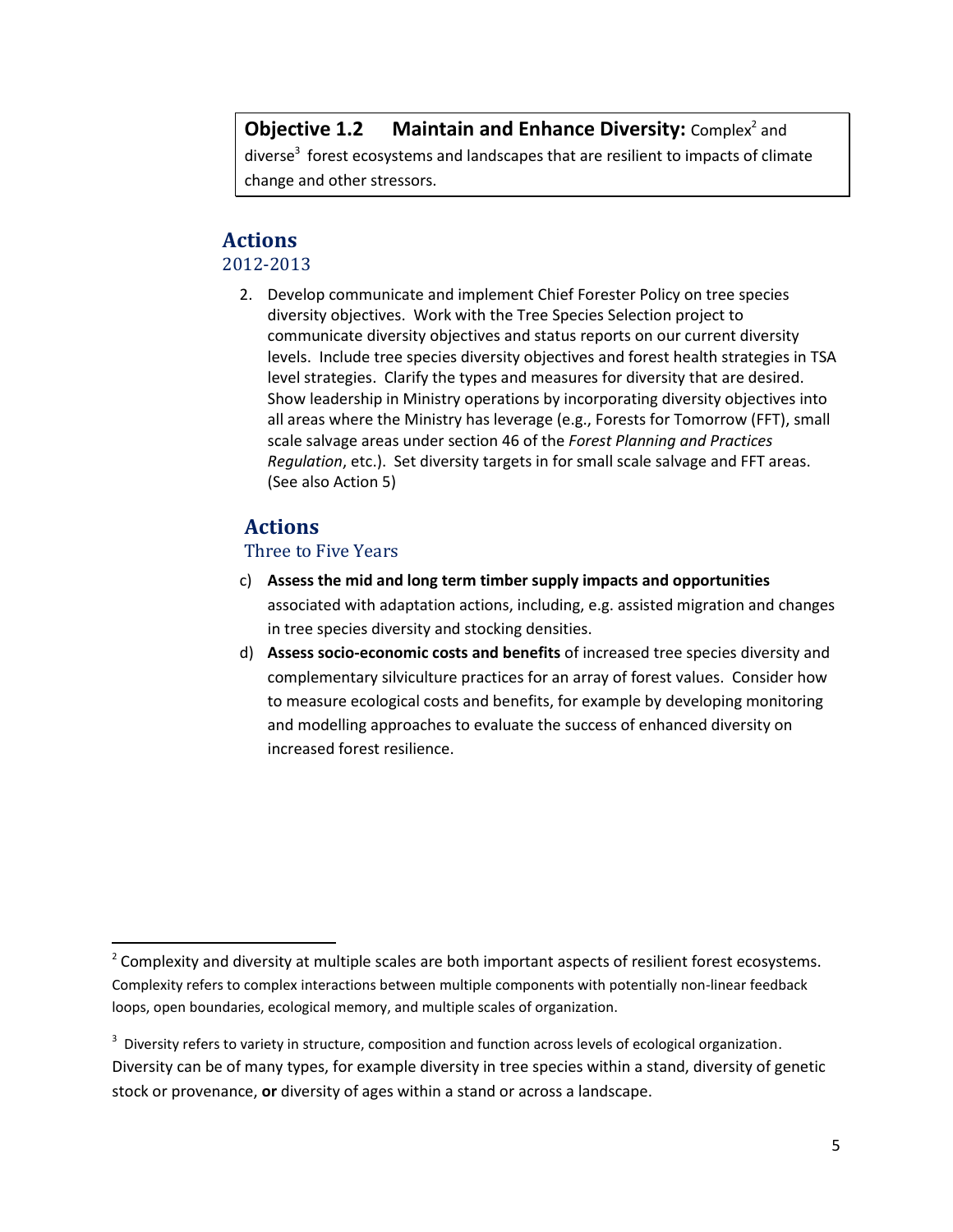#### *Goal Two Maintain Future Options and Benefits*

Actions under Goal 2 address the second of two main threats to resilient forests: the prospect of increasing disturbance due to fire, insects and disease.

> **Objective 2.1 Manage and Protect Resources and Values:** A full suite of forest resources and values are maintained to safeguard future management options and benefits in a changing climate.

# **Actions**

#### 2012-2013

- 3. Develop strategies at the TSA level to address climate change considerations at scales broader than the stand. Include landscape level species strategies that consider both the free growing stage and past free growing. Define what this diversity might look like. The expectation will be that the silviculture strategies will be subject to continual improvement and refinement to keep up with emerging science. Use revised or landscape level silviculture strategies to engage licensees in defining costs and risks with a view to altering the risks, rather than relieving obligations. Define expectations, responsibilities, and limitations for adaptive actions related to tree species diversity.
- 4. Strengthen the content of Forest Health Strategies at the district level by including stocking standards recommendations and other relevant information. Provide Chief Forester direction to District Managers to sign off an updated forest health strategy annually.
- 5. Demonstrate leadership by applying the best adaptation principles, goals, objective and tools through the Land Based Investment Strategy (LBIS) and its Forests for Tomorrow (FFT) program. Require LBIS projects to consider climate change risk to project outcomes, and opportunities for resilience and adaptation.
- 6. Investigate options and devise an approach to free growing that ensures all harvested stands are stocked with healthy crop trees at age 20.
- 7. Build fire-resilient landscapes: Conduct landscape wildfire risk assessments, and implement treatments for fire resilient landscapes on priority areas.
- 8. Employ analysis to assist in setting adaptation priorities, and to assess the bounds of uncertainty.
- 9. Incorporate diversity and ecosystem resilience principles into BC forest carbon project opportunities and help leverage investments into public forest lands.

# **Actions**

#### Three to Five Years

e) **Complete silviculture strategies for all timber supply areas in BC.** Develop goals jointly with licensees, empower conversation at the local level; assess management vulnerability –sponsor a workshop to take out to the districts. Use silviculture strategies to look beyond FRPA at the opportunities to address climate change (e.g. multiple values across the entire landbase).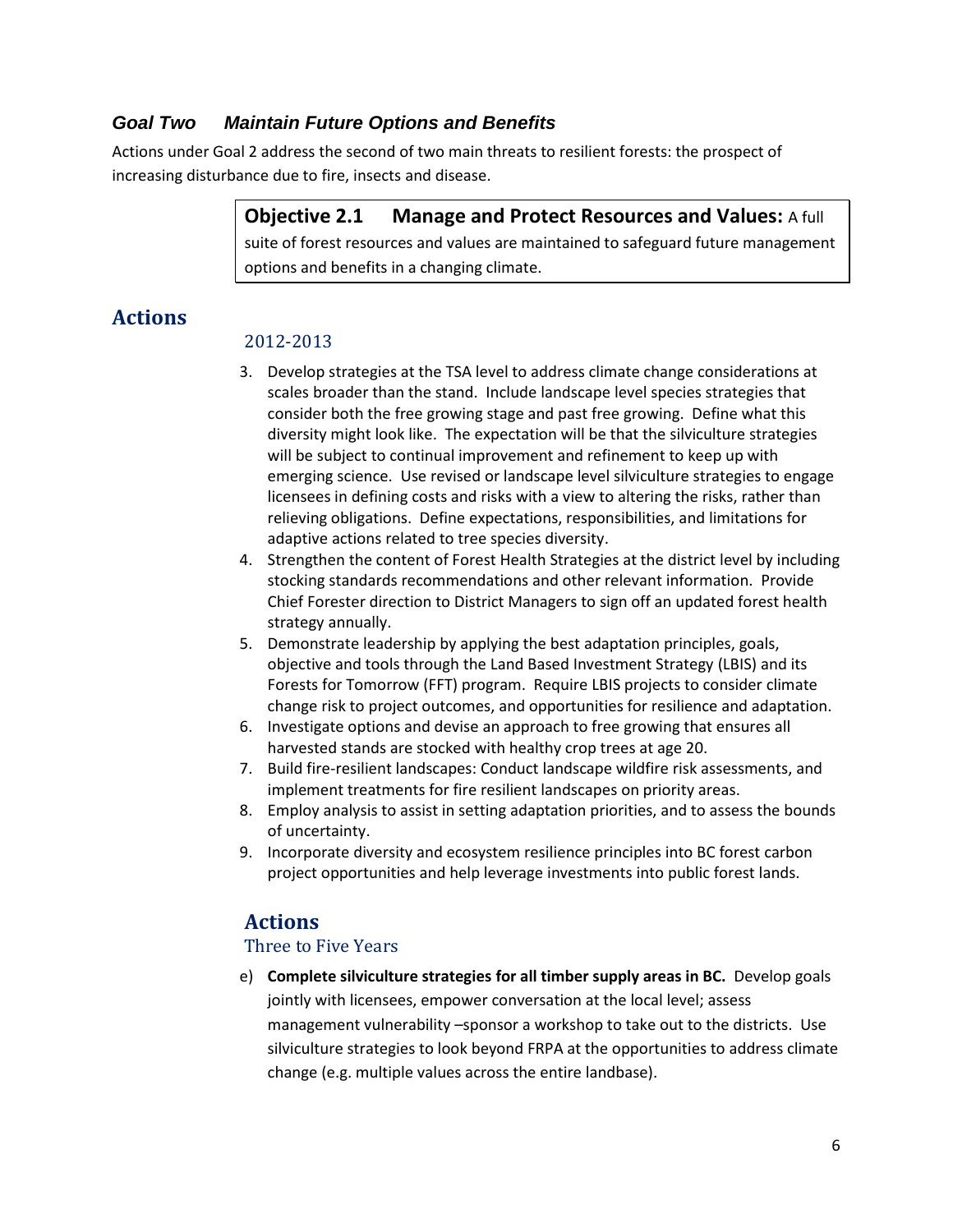f) **Develop approaches for incorporating climate change into inputs for timber supply analysis** including potential implications for growth and yield, regeneration success, and disturbance (fire, disease, insects, mass wasting), as well as adaptation measures such as species selection and silviculture systems. Develop a timber supply analysis tool that reflects climate change impacts and adaptation options. Begin with a prototype for the Cranbrook area.

#### **Objective 2.2 Manage Risks and Capture Opportunities:**

Enhanced benefits and reduced climate change impacts and risks over the decisionmaking life cycle.

#### **Actions**

2012-2013

<span id="page-8-0"></span> $\overline{\phantom{a}}$ 

- 10. Work with partners to identify and catalogue tools to manage risks, prioritize actions, enhance forest resilience, and reduce cumulative effects.
- 11. Develop a biophysical and socio-economic risk management framework.
- 12. Continue to evolve the Forest Resource Evaluation Program (FREP) monitoring protocols and communication to foster resilient forests in a changing climate. Put a proactive monitoring plan in place for climate change adaptation measures. Do monitoring early (pre-free growing) to provide early feedback on establishment success or failure: establish protocols early, and re-measure periodically to assess enduring success. Use existing and planned monitoring programs  $^4$  to determine:
	- o Completion of adaptation actions; and,
	- o Effectiveness of outcomes.

Use post- free growing monitoring to look at the above, and success of adaptation. Refine the Stand Development Monitoring strategy to focus on understanding and responding to climate change.

13. Continue work toward a fully integrated stand monitoring process from establishment to pre-harvest. This will include the regeneration to free growing (0-20 years), Stand Development Monitoring (15-40 years), and young stand monitoring (15-50 years). Implement young stand monitoring provincially, beginning with priority management units to track differences between expected and actual growth and yield.

<sup>&</sup>lt;sup>4</sup> (including FREP Stand Density management monitoring, FAIB's permanent sample plots in young stands, inventory attributes, etc.)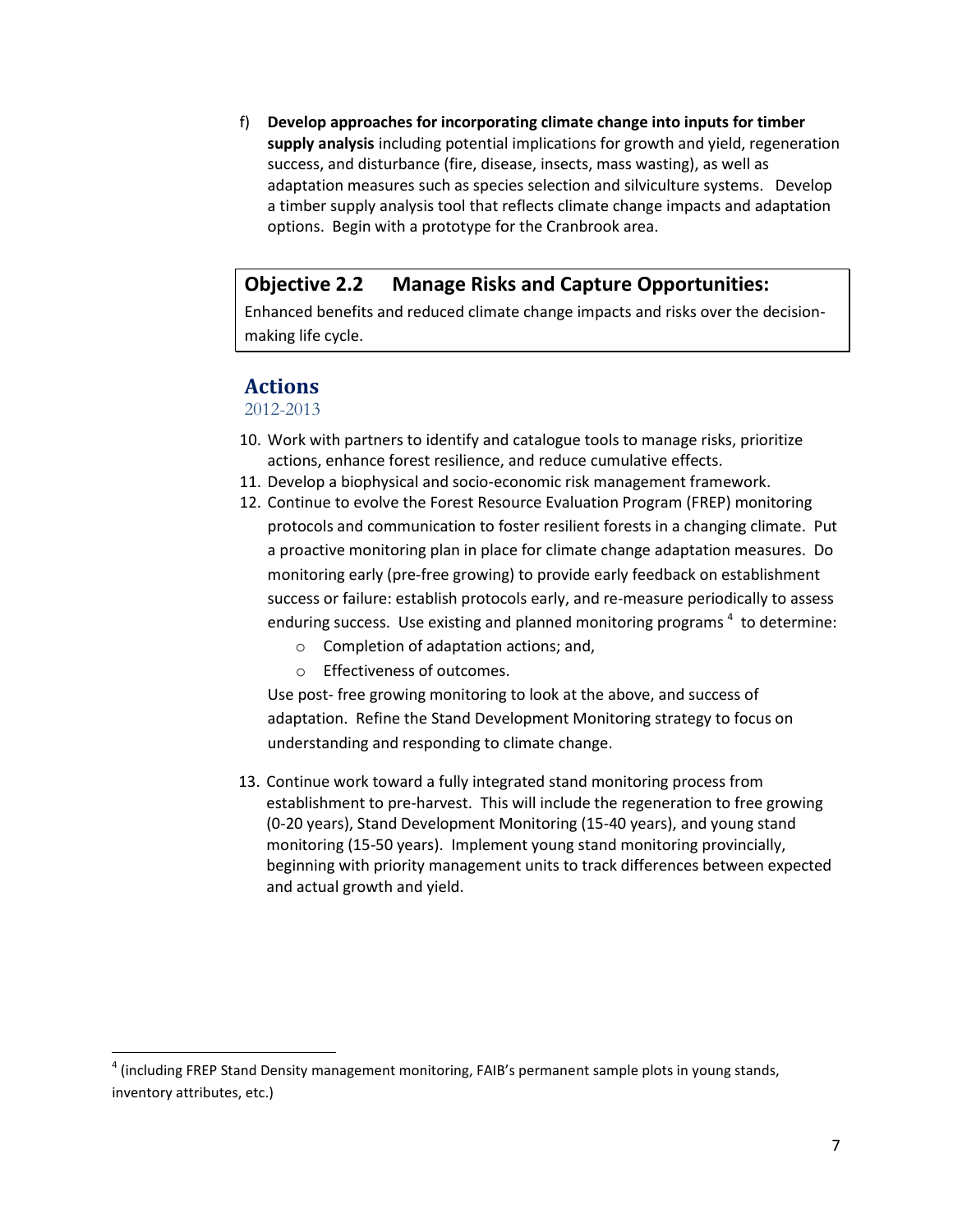#### *Goal Three Build Adaptive Capacity*

#### **Objective 3.1 Develop Adaptation Information, Knowledge,**

**and Tools.** The desired outcome is increased capacity to apply climate change information, knowledge and tools in BC forest management.

#### **Actions**

#### 2012-2013

- 14. Develop a provincial performance measurement and reporting process such as a report and scorecard for reporting out on progress and accomplishments for Goals One through Three. Report these at annual and five-year intervals.Initiate an annual report card for silviculture strategies, and report on tree species diversity objectives annually.
- 15. Work with partners to provide forest managers with the science, data, methods and decision tools to enable consideration of climate change adaptation in forest management decisions. Begin with decision support tools that support climate based regeneration decisions. Where feasible, integrate the outputs fro[m Future](http://www.for.gov.bc.ca/hfp/future_forests/council/index.htm)  [Forest Ecosystems Scientific Council](http://www.for.gov.bc.ca/hfp/future_forests/council/index.htm) (FFESC[\) projects](http://www.for.gov.bc.ca/hfp/future_forests/council/index.htm#completed-projects) into broadly applicable decision support tools and policy guidance. Incorporate all relevant information, guidance and tools in the silviculture strategies.
- 16. Create a 'knowledge and tools' website to provide easy access to all available information, guidance, and tools to support forestry professionals and decision– makers in addressing climate change in Forest Stewardship Plans. Put all the knowledge/guidance documents related to forestry adaptation to climate change (e.g. tree species vulnerability, forest health surveys) in one place, in a format that's condensed and usable. This includes objectives, scenarios and scenario tools, spatial climate data, Plan2Adapt, forest health, stand development decision aids, climate based seed transfer, species diversity monitoring and reporting, forest health issue maps, harvest impacts, stocking standards, free growing guidance, best management practices to foster resilience, and other tools developed through the FFESC. Promote the use of this information.
- 17. Coordinate and prioritize research needs for adaptation. Address priorities through funding and partnership mechanisms. Continue with climate based seed transfer research and the assisted migration adaptation trial; increase breeding for pest resistance; prioritize genecology and conservation research needs for adaptation.
- 18. Format and package tools for forestry applications using a standard range of scenarios.
- 19. Develop skilled technical expertise through climate change champions, and build climate change knowledge and adaptive capacity within the FREP resource value leads and MFLNR staff.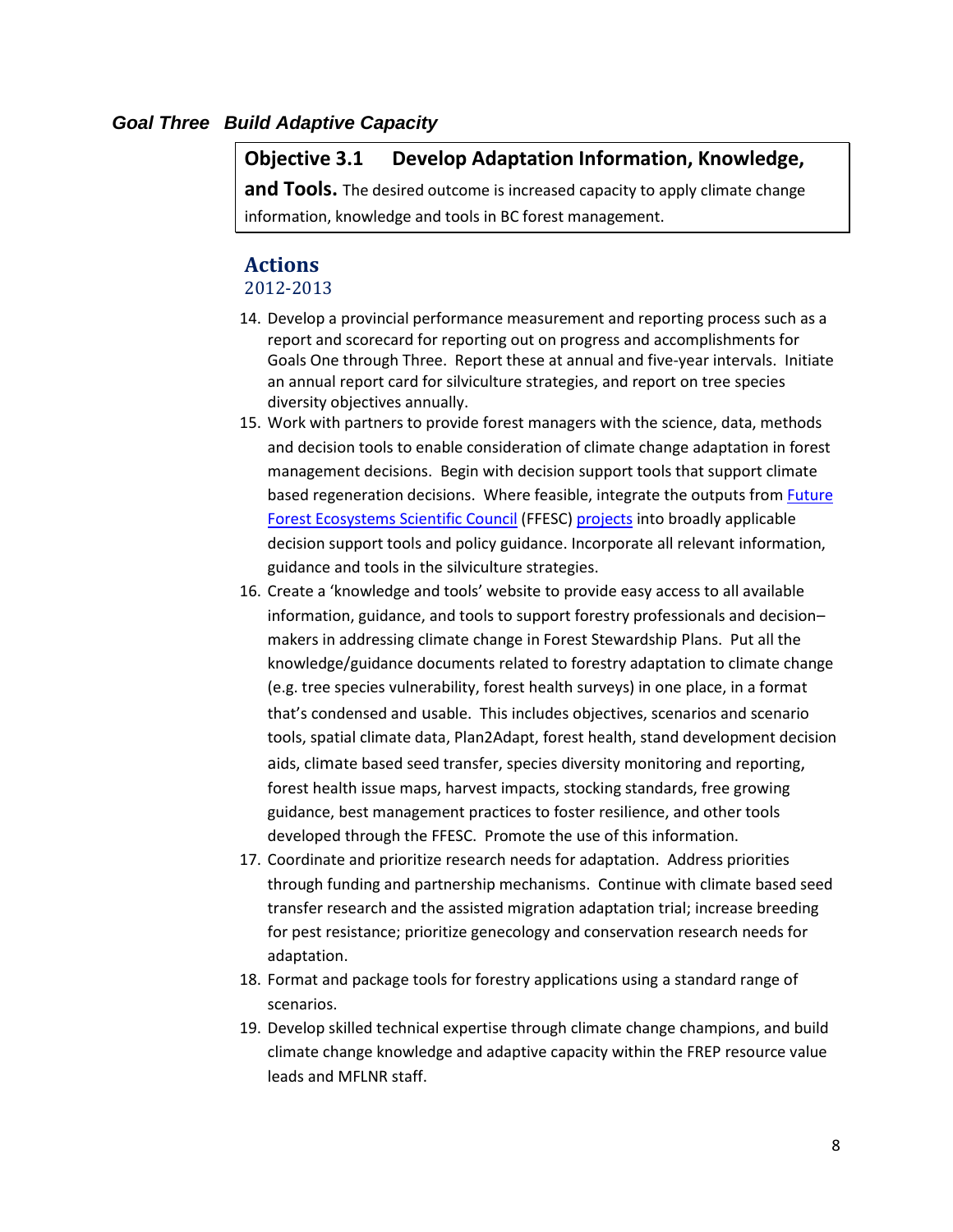20. Undertake targeted climate change resilience policy and practices training for forest managers to accompany and implement policy shifts.

# **Actions**

#### Three to Five Years

- g) Update decision support tools including the Biogeoclimatic Ecosystem Classification (BEC) system to align with a changing climate. Ensure continued operational applicability to support forest management decisions and policy implementation over the forest decision making life cycle.
- h) Find ways to ensure adaptation is built into management of other values such as riparian, streams, and water quality, and practices, such as road standards, slope stability, etc.

## **Objective 3.2 Increase Extension and Collaboration:** Increase extension and collaboration among forest managers and natural resource agencies, universities, and other research organizations working towards climate change adaptation to leverage funds and resources.

#### **Actions**

#### 2012-2013

21. Continue extension and collaboration on educational, training and extension tools for climate change adaptation.Aid in the incorporation of FFESC results into ministry adaptation practices. Support collaboration among Ministry staff in the natural resource sector research community in their work on climate change adaptation, and mutually beneficial partnerships including federal-provincial adaptation partnerships an[d Landscape Conservation Cooperatives.](http://www.fws.gov/science/shc/lcc.html) Communicate relevant information on climate change to knowledge users (i.e., policy specialists, practitioners, researchers).

#### Three to Five Years

i) Leverage resources across government and other institutions at national, regional and local levels.

#### **Objective 3.3 Ensure Guidance and Coordination**

Ensure that the Ministry's climate actions are appropriately guided and coordinated at the strategic level, and coordinated internally and externally.

#### **Actions**

#### 2012-2013

22. Review organizational reporting structures and mechanisms to promote coordinated guidance for adaptation actions going forward. Consider how to coordinate across the ministry including headquarters, regions and BCTS.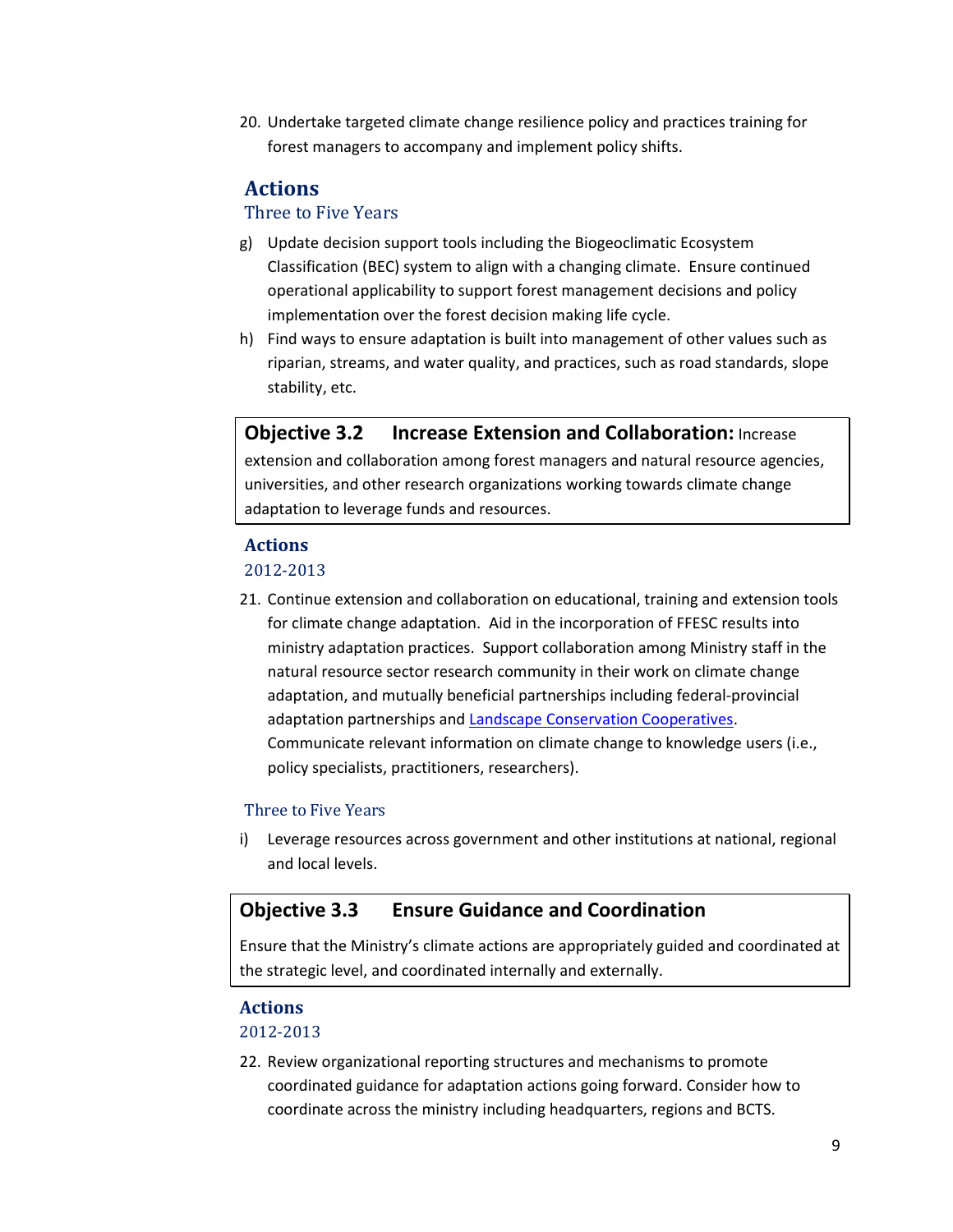# <span id="page-11-0"></span>**Conclusion**

Climate change is already affecting BC's forests and communities in a significant way through changes to dynamics of insects and fire. Adapting BC's forest practices to a changing climate is both an immediate imperative and long term proposition that must begin now. Many actions can be taken to tailor the existing framework in such a way that it will foster resilient forests and improve the sustainability of BC forests, communities and industries. By using a strategic, phased and incremental approach these changes can be made within the resourcing capacity of government and its partners.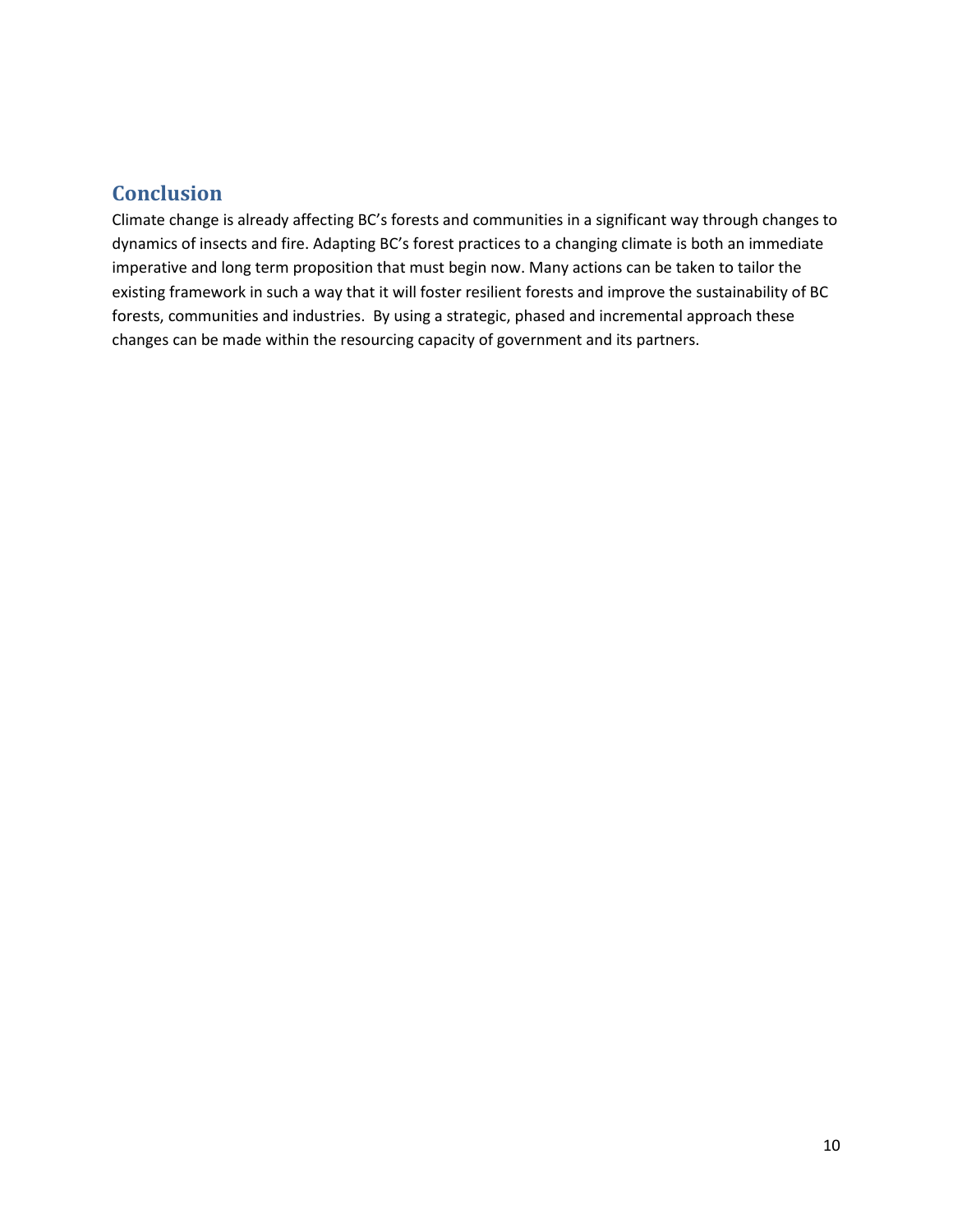# **Appendix 1: Goals and Objectives**

Three overarching goals have been developed to guide activities for adapting BC forest management to a changing climate. They are designed to foster resilient forests, maintain future options and benefits; and, build adaptive capacity to address a changing climate. In support of these goals are a set of objectives and sub-objectives that individually and collectively will lead toward resilient forests. Some of the sub-objectives are in draft form (indicated by grey background). This conceptual framework is modular in design: additional objectives and actions can be introduced as the science and analysis work matures. The high level goals and objectives will not change each year. However the Key Actions are expected to be reviewed and updated periodically where necessary.

<span id="page-12-0"></span>

| <b>Forest Stewardship</b><br><b>Climate Change</b><br><b>Adaptation Goal</b> |                                                          | <b>Forest Stewardship</b><br><b>Climate Change Adaptation Objective</b> |                                                 |                | Sub-objectives                                                                                                                                                                                                                                                                                                                                    |
|------------------------------------------------------------------------------|----------------------------------------------------------|-------------------------------------------------------------------------|-------------------------------------------------|----------------|---------------------------------------------------------------------------------------------------------------------------------------------------------------------------------------------------------------------------------------------------------------------------------------------------------------------------------------------------|
| Goal<br><b>One</b>                                                           | <b>Foster Resilient</b><br>Forests                       | <b>Objective</b><br>1.1                                                 | Anticipate and manage for a changing<br>climate | 1.1.1          | Forests are planted with stock suitable for a changing<br>climate.                                                                                                                                                                                                                                                                                |
|                                                                              |                                                          | Objective<br>1.2                                                        | Maintain and enhance diversity                  | 1.2.1<br>1.2.2 | Unless otherwise specified in silviculture strategies, the<br>diversity of tree species at free growing should be no less<br>than the diversity of tree species prior to harvest.<br>Unless otherwise specified in a silviculture strategies, the<br>proportion of monoculture stands at free growing should<br>not exceed that prior to harvest. |
| Goal<br>Two                                                                  | <b>Maintain Future</b><br>Options and<br><b>Benefits</b> | Objective<br>2.1                                                        | Manage and protect resources and<br>values      | 2.1.1          | BC has a mechanism in place to ensure the adequacy of<br>biological legacies to safeguard future management<br>options and benefits.                                                                                                                                                                                                              |

#### **Climate Change Adaptation Goals and Objectives for Forest Stewardship**